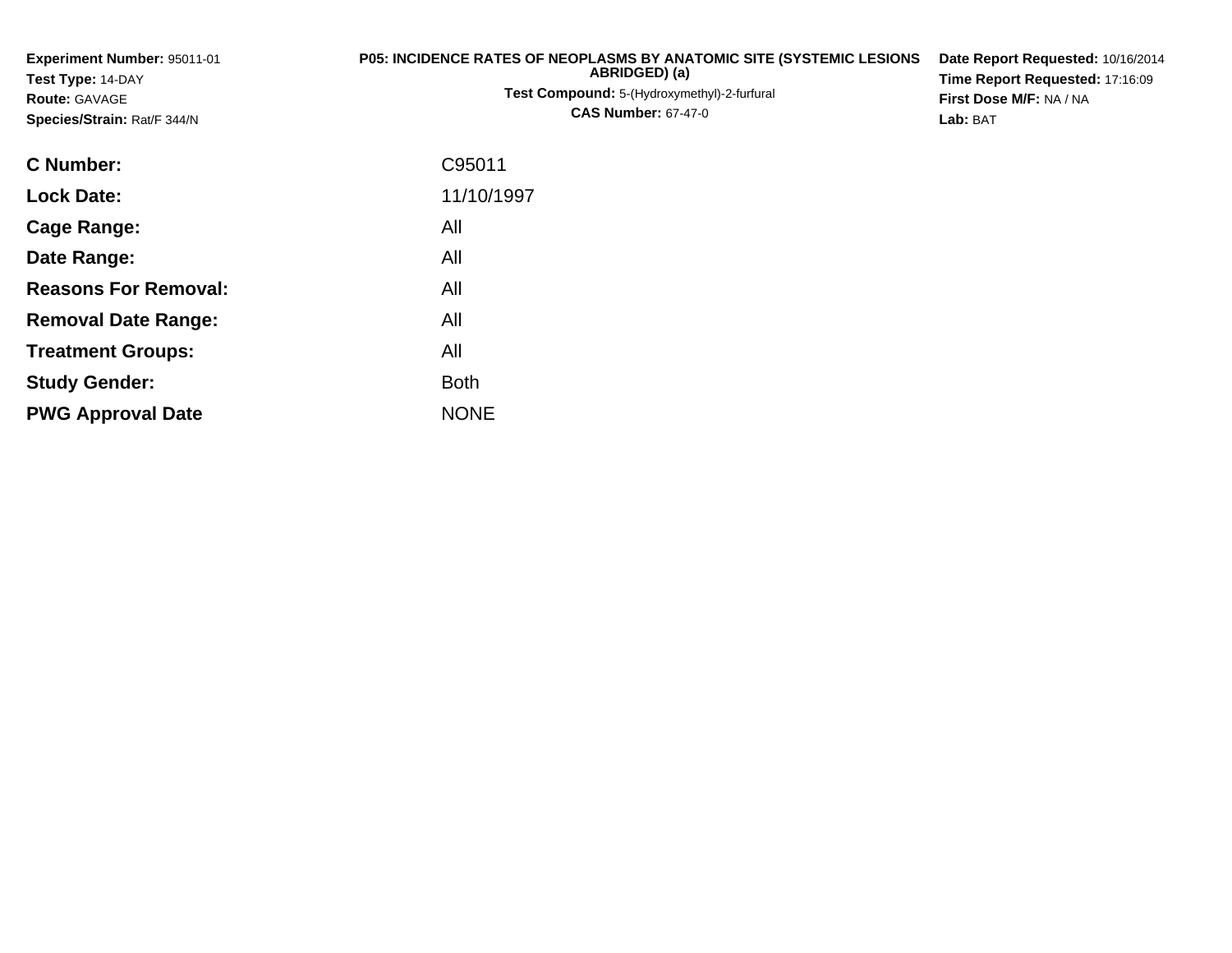| Experiment Number: 95011-01<br>Test Type: 14-DAY<br>Route: GAVAGE<br>Species/Strain: Rat/F 344/N          | P05: INCIDENCE RATES OF NEOPLASMS BY ANATOMIC SITE (SYSTEMIC LESIONS | Date Report Requested: 10/16/2014<br>Time Report Requested: 17:16:09<br>First Dose M/F: NA / NA<br>Lab: BAT |                     |                     |                     |                      |
|-----------------------------------------------------------------------------------------------------------|----------------------------------------------------------------------|-------------------------------------------------------------------------------------------------------------|---------------------|---------------------|---------------------|----------------------|
| F 344/N Rat MALE                                                                                          | 0 MG/KG                                                              | 94 MG/KG                                                                                                    | <b>MG/KG</b><br>188 | <b>MG/KG</b><br>375 | <b>MG/KG</b><br>750 | <b>MG/KG</b><br>1500 |
| <b>Disposition Summary</b>                                                                                |                                                                      |                                                                                                             |                     |                     |                     |                      |
| <b>Animals Initially In Study</b><br><b>Early Deaths</b><br><b>Moribund Sacrifice</b><br><b>Survivors</b> | 5                                                                    | 5                                                                                                           | 5                   | 5                   | 5                   | 5<br>1               |
| <b>Terminal Sacrifice</b>                                                                                 | 5                                                                    | 5                                                                                                           | $\sqrt{5}$          | 5                   | 5                   | 4                    |
| <b>Animals Examined Microscopically</b>                                                                   | 5                                                                    | 5                                                                                                           | 5                   | 5                   | 5                   | 5                    |
| ALIMENTARY SYSTEM                                                                                         |                                                                      |                                                                                                             |                     |                     |                     |                      |
| Intestine Large, Colon                                                                                    | (5)                                                                  | (5)                                                                                                         | (5)                 | (5)                 | (5)                 | (5)                  |
| Liver                                                                                                     | (5)                                                                  | (5)                                                                                                         | (5)                 | (5)                 | (5)                 | (5)                  |
| Stomach, Forestomach                                                                                      | (5)                                                                  | (5)                                                                                                         | (5)                 | (5)                 | (5)                 | (5)                  |
| Stomach, Glandular                                                                                        | (5)                                                                  | (5)                                                                                                         | (5)                 | (5)                 | (5)                 | (5)                  |
| CARDIOVASCULAR SYSTEM<br>None                                                                             |                                                                      |                                                                                                             |                     |                     |                     |                      |
| <b>ENDOCRINE SYSTEM</b><br>None                                                                           |                                                                      |                                                                                                             |                     |                     |                     |                      |
| <b>GENERAL BODY SYSTEM</b><br>None                                                                        |                                                                      |                                                                                                             |                     |                     |                     |                      |
| <b>GENITAL SYSTEM</b><br>None                                                                             |                                                                      |                                                                                                             |                     |                     |                     |                      |
| <b>HEMATOPOIETIC SYSTEM</b><br>None                                                                       |                                                                      |                                                                                                             |                     |                     |                     |                      |
| <b>INTEGUMENTARY SYSTEM</b>                                                                               |                                                                      |                                                                                                             |                     |                     |                     |                      |

None

a - Number of animals examined microscopically at site and number of animals with lesion

b - Primary tumors: all tumors except metastatic tumors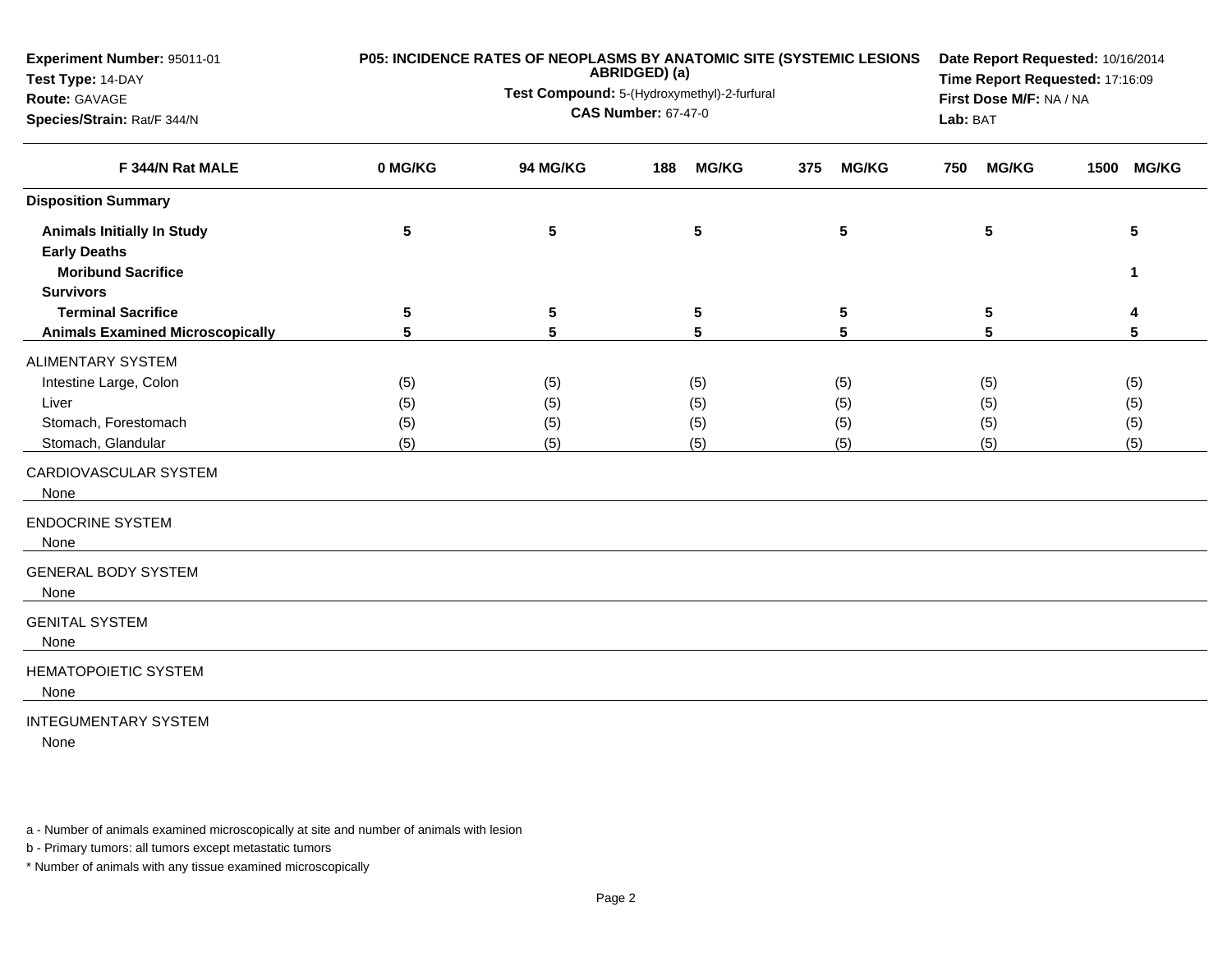| Experiment Number: 95011-01<br>Test Type: 14-DAY<br><b>Route: GAVAGE</b><br>Species/Strain: Rat/F 344/N | P05: INCIDENCE RATES OF NEOPLASMS BY ANATOMIC SITE (SYSTEMIC LESIONS<br>ABRIDGED) (a)<br>Test Compound: 5-(Hydroxymethyl)-2-furfural<br><b>CAS Number: 67-47-0</b> |                 |     |              |     |              |     | Date Report Requested: 10/16/2014<br>Time Report Requested: 17:16:09<br>First Dose M/F: NA / NA<br>Lab: BAT |      |              |  |
|---------------------------------------------------------------------------------------------------------|--------------------------------------------------------------------------------------------------------------------------------------------------------------------|-----------------|-----|--------------|-----|--------------|-----|-------------------------------------------------------------------------------------------------------------|------|--------------|--|
| F 344/N Rat MALE                                                                                        | 0 MG/KG                                                                                                                                                            | <b>94 MG/KG</b> | 188 | <b>MG/KG</b> | 375 | <b>MG/KG</b> | 750 | <b>MG/KG</b>                                                                                                | 1500 | <b>MG/KG</b> |  |
| MUSCULOSKELETAL SYSTEM<br>None                                                                          |                                                                                                                                                                    |                 |     |              |     |              |     |                                                                                                             |      |              |  |
| NERVOUS SYSTEM<br>None                                                                                  |                                                                                                                                                                    |                 |     |              |     |              |     |                                                                                                             |      |              |  |
| <b>RESPIRATORY SYSTEM</b><br>None                                                                       |                                                                                                                                                                    |                 |     |              |     |              |     |                                                                                                             |      |              |  |
| SPECIAL SENSES SYSTEM<br>None                                                                           |                                                                                                                                                                    |                 |     |              |     |              |     |                                                                                                             |      |              |  |
| URINARY SYSTEM<br>None                                                                                  |                                                                                                                                                                    |                 |     |              |     |              |     |                                                                                                             |      |              |  |

a - Number of animals examined microscopically at site and number of animals with lesion

b - Primary tumors: all tumors except metastatic tumors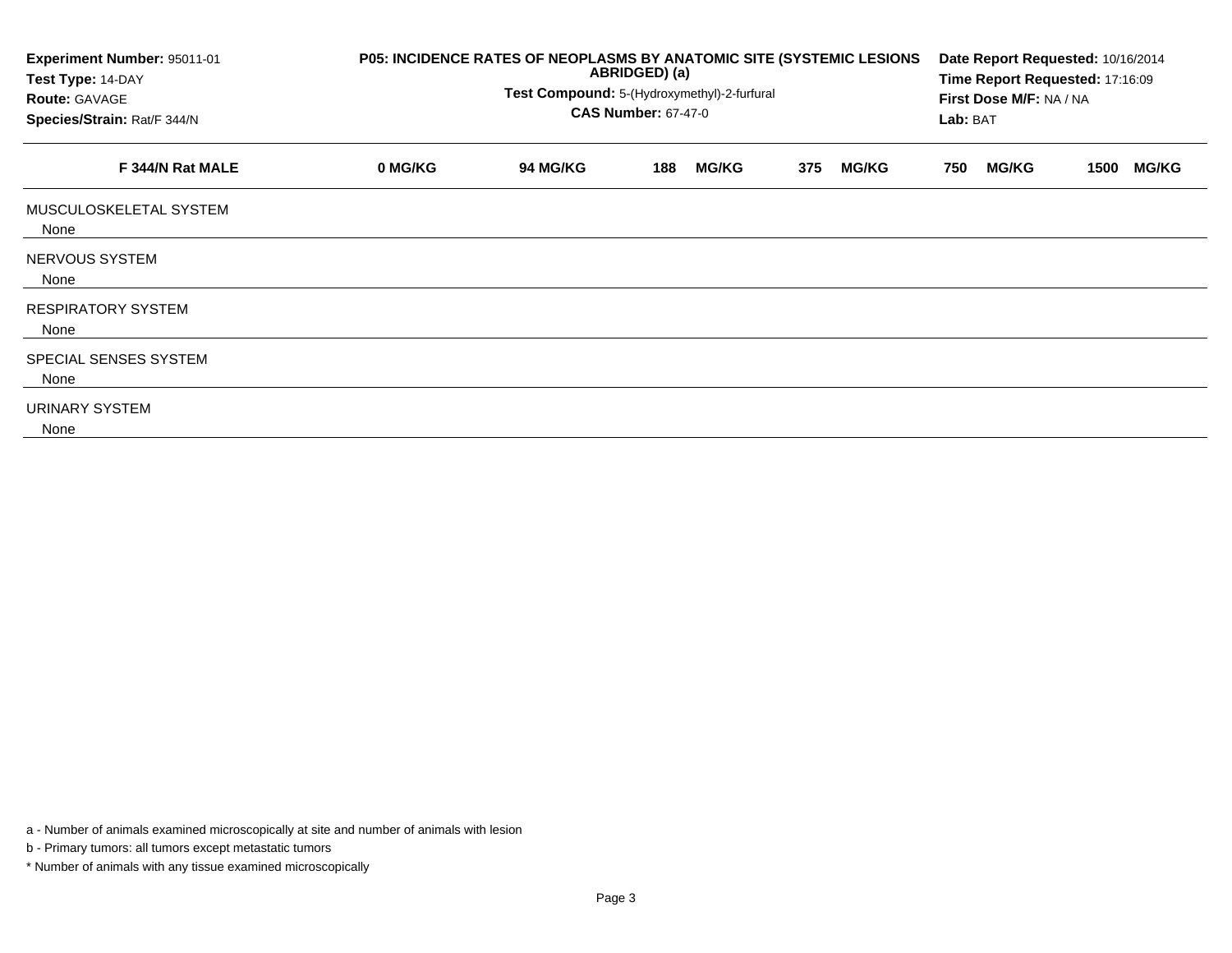| Experiment Number: 95011-01<br>Test Type: 14-DAY<br><b>Route: GAVAGE</b><br>Species/Strain: Rat/F 344/N | P05: INCIDENCE RATES OF NEOPLASMS BY ANATOMIC SITE (SYSTEMIC LESIONS<br>ABRIDGED) (a)<br>Test Compound: 5-(Hydroxymethyl)-2-furfural<br><b>CAS Number: 67-47-0</b> |                 |     |              |     |              |     | Date Report Requested: 10/16/2014<br>Time Report Requested: 17:16:09<br>First Dose M/F: NA / NA<br>Lab: BAT |      |              |  |  |
|---------------------------------------------------------------------------------------------------------|--------------------------------------------------------------------------------------------------------------------------------------------------------------------|-----------------|-----|--------------|-----|--------------|-----|-------------------------------------------------------------------------------------------------------------|------|--------------|--|--|
| F 344/N Rat MALE                                                                                        | 0 MG/KG                                                                                                                                                            | <b>94 MG/KG</b> | 188 | <b>MG/KG</b> | 375 | <b>MG/KG</b> | 750 | <b>MG/KG</b>                                                                                                | 1500 | <b>MG/KG</b> |  |  |
| <b>Tumor Summary for MALE</b>                                                                           |                                                                                                                                                                    |                 |     |              |     |              |     |                                                                                                             |      |              |  |  |
| <b>Total Animals with Primary Neoplasms (b)</b><br><b>Total Primary Neoplasms</b>                       |                                                                                                                                                                    |                 |     |              |     |              |     |                                                                                                             |      |              |  |  |
| <b>Total Animals with Benign Neoplasms</b><br><b>Total Benign Neoplasms</b>                             |                                                                                                                                                                    |                 |     |              |     |              |     |                                                                                                             |      |              |  |  |
| <b>Total Animals with Malignant Neoplasms</b><br><b>Total Malignant Neoplasms</b>                       |                                                                                                                                                                    |                 |     |              |     |              |     |                                                                                                             |      |              |  |  |
| <b>Total Animals with Metastatic Neoplasms</b><br><b>Total Metastatic Neoplasms</b>                     |                                                                                                                                                                    |                 |     |              |     |              |     |                                                                                                             |      |              |  |  |
| <b>Total Animals with Malignant Neoplasms</b><br><b>Uncertain Primary Site</b>                          |                                                                                                                                                                    |                 |     |              |     |              |     |                                                                                                             |      |              |  |  |
| Total Animals with Neoplasms Uncertain -<br><b>Benign or Malignant</b>                                  |                                                                                                                                                                    |                 |     |              |     |              |     |                                                                                                             |      |              |  |  |
| <b>Total Uncertain Neoplasms</b>                                                                        |                                                                                                                                                                    |                 |     |              |     |              |     |                                                                                                             |      |              |  |  |

\*\*\*END OF MALE DATA\*\*\*

a - Number of animals examined microscopically at site and number of animals with lesion

b - Primary tumors: all tumors except metastatic tumors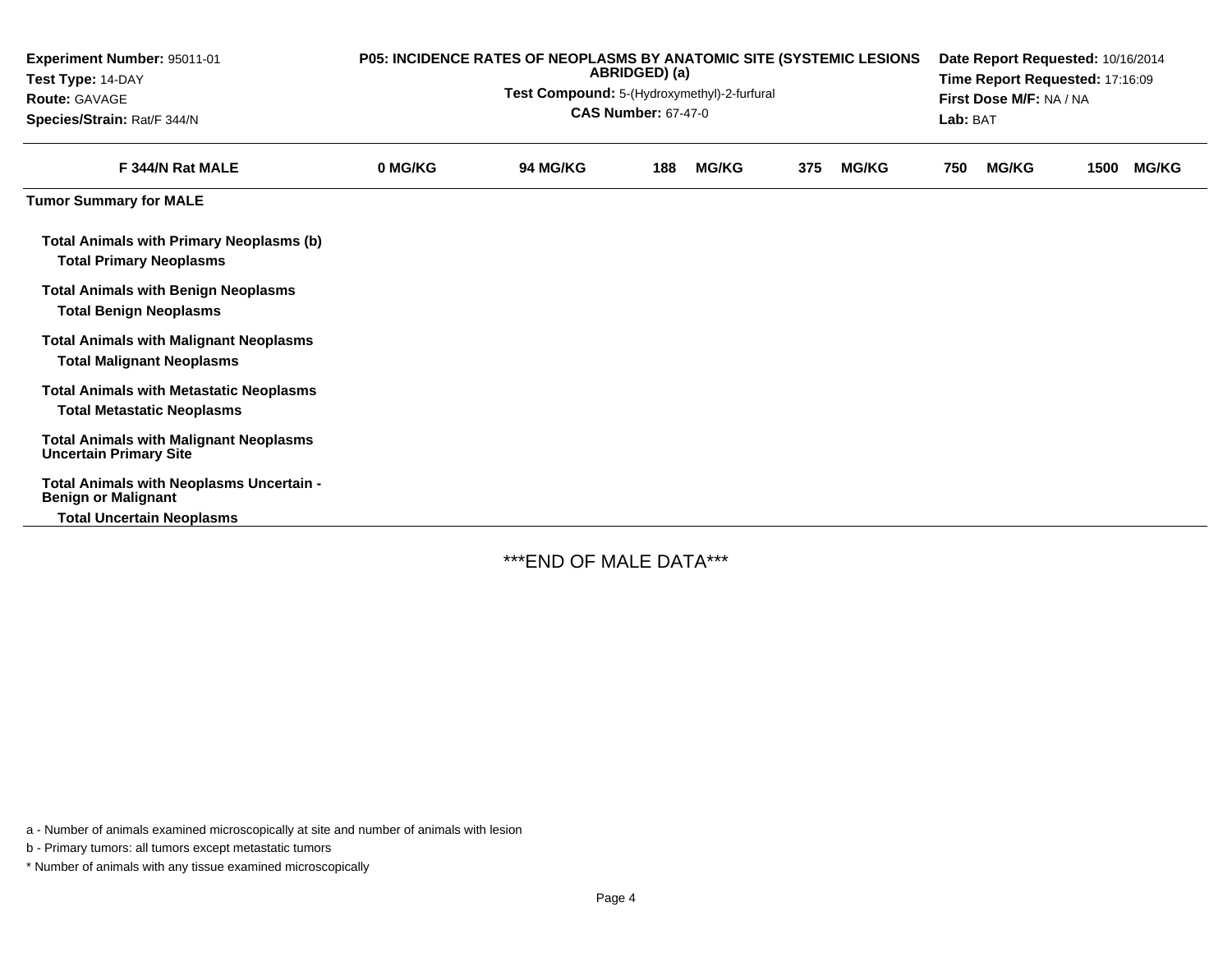| Experiment Number: 95011-01<br>Test Type: 14-DAY<br>Route: GAVAGE<br>Species/Strain: Rat/F 344/N   | P05: INCIDENCE RATES OF NEOPLASMS BY ANATOMIC SITE (SYSTEMIC LESIONS | Date Report Requested: 10/16/2014<br>Time Report Requested: 17:16:09<br>First Dose M/F: NA / NA<br>Lab: BAT |                          |                          |                          |                          |
|----------------------------------------------------------------------------------------------------|----------------------------------------------------------------------|-------------------------------------------------------------------------------------------------------------|--------------------------|--------------------------|--------------------------|--------------------------|
| F 344/N Rat FEMALE                                                                                 | 0 MG/KG                                                              | <b>94 MG/KG</b>                                                                                             | <b>MG/KG</b><br>188      | 375<br><b>MG/KG</b>      | <b>MG/KG</b><br>750      | 1500<br><b>MG/KG</b>     |
| <b>Disposition Summary</b>                                                                         |                                                                      |                                                                                                             |                          |                          |                          |                          |
| <b>Animals Initially In Study</b><br><b>Early Deaths</b><br><b>Survivors</b>                       | 5                                                                    | 5                                                                                                           | 5                        | 5                        | 5                        | 5                        |
| <b>Terminal Sacrifice</b><br><b>Animals Examined Microscopically</b>                               | 5<br>5                                                               | 5<br>5                                                                                                      | ${\bf 5}$<br>5           | 5<br>5                   | 5<br>5                   | $5\phantom{.0}$<br>5     |
| ALIMENTARY SYSTEM<br>Intestine Large, Colon<br>Liver<br>Stomach, Forestomach<br>Stomach, Glandular | (5)<br>(5)<br>(5)<br>(5)                                             | (5)<br>(5)<br>(5)<br>(5)                                                                                    | (5)<br>(5)<br>(5)<br>(5) | (5)<br>(5)<br>(5)<br>(5) | (5)<br>(5)<br>(5)<br>(5) | (5)<br>(5)<br>(5)<br>(5) |
| CARDIOVASCULAR SYSTEM<br>None                                                                      |                                                                      |                                                                                                             |                          |                          |                          |                          |
| <b>ENDOCRINE SYSTEM</b><br>None                                                                    |                                                                      |                                                                                                             |                          |                          |                          |                          |
| <b>GENERAL BODY SYSTEM</b><br>None                                                                 |                                                                      |                                                                                                             |                          |                          |                          |                          |
| <b>GENITAL SYSTEM</b><br>None                                                                      |                                                                      |                                                                                                             |                          |                          |                          |                          |
| HEMATOPOIETIC SYSTEM<br>None                                                                       |                                                                      |                                                                                                             |                          |                          |                          |                          |
| <b>INTEGUMENTARY SYSTEM</b><br>None                                                                |                                                                      |                                                                                                             |                          |                          |                          |                          |
| MUSCULOSKELETAL SYSTEM                                                                             |                                                                      |                                                                                                             |                          |                          |                          |                          |

a - Number of animals examined microscopically at site and number of animals with lesion

b - Primary tumors: all tumors except metastatic tumors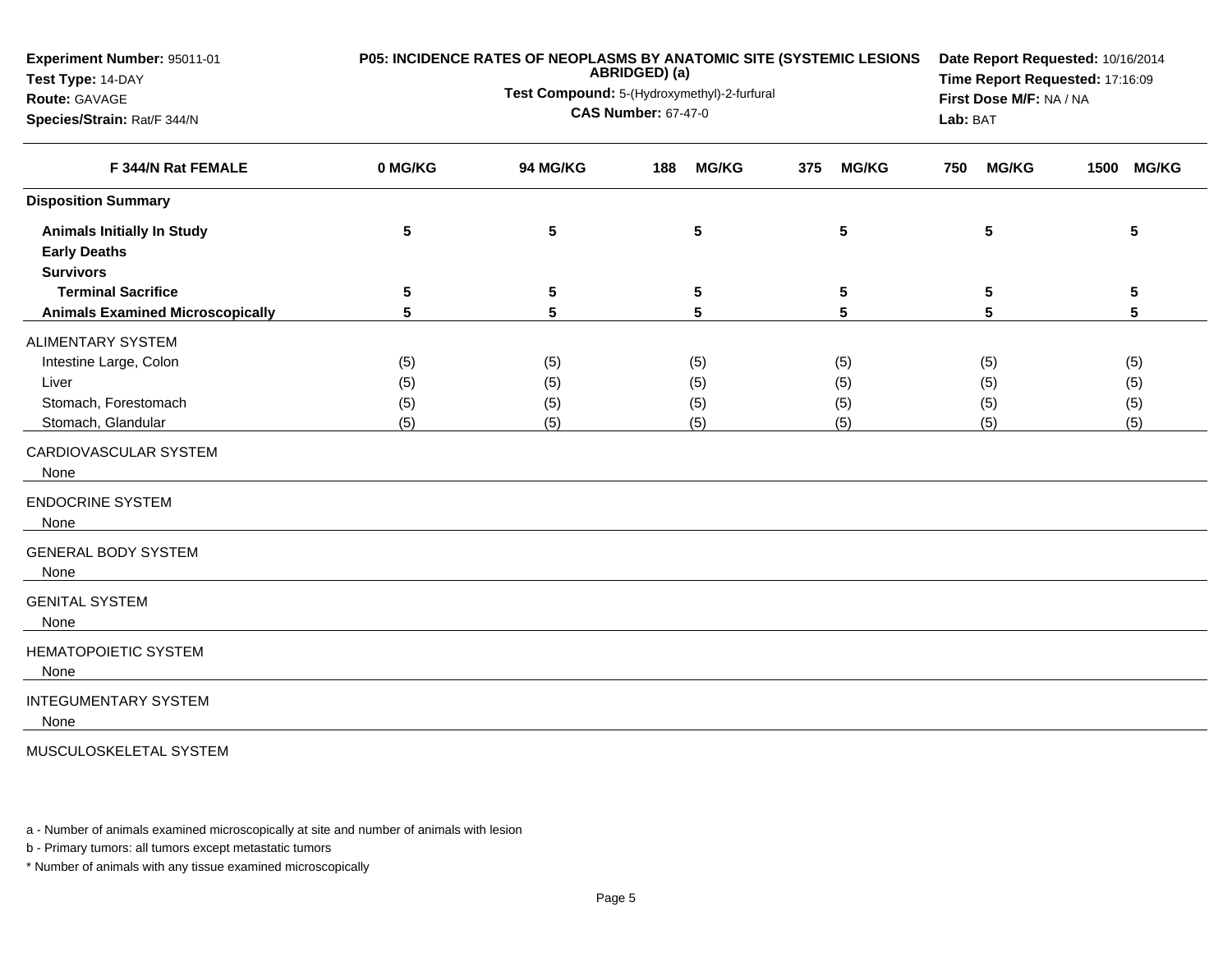| Experiment Number: 95011-01<br>Test Type: 14-DAY<br><b>Route: GAVAGE</b><br>Species/Strain: Rat/F 344/N | P05: INCIDENCE RATES OF NEOPLASMS BY ANATOMIC SITE (SYSTEMIC LESIONS | Date Report Requested: 10/16/2014<br>Time Report Requested: 17:16:09<br>First Dose M/F: NA / NA<br>Lab: BAT |     |              |     |              |     |              |      |              |
|---------------------------------------------------------------------------------------------------------|----------------------------------------------------------------------|-------------------------------------------------------------------------------------------------------------|-----|--------------|-----|--------------|-----|--------------|------|--------------|
| F 344/N Rat FEMALE                                                                                      | 0 MG/KG                                                              | <b>94 MG/KG</b>                                                                                             | 188 | <b>MG/KG</b> | 375 | <b>MG/KG</b> | 750 | <b>MG/KG</b> | 1500 | <b>MG/KG</b> |
| None                                                                                                    |                                                                      |                                                                                                             |     |              |     |              |     |              |      |              |
| NERVOUS SYSTEM<br>None                                                                                  |                                                                      |                                                                                                             |     |              |     |              |     |              |      |              |
| <b>RESPIRATORY SYSTEM</b><br>None                                                                       |                                                                      |                                                                                                             |     |              |     |              |     |              |      |              |
| SPECIAL SENSES SYSTEM<br>None                                                                           |                                                                      |                                                                                                             |     |              |     |              |     |              |      |              |
| URINARY SYSTEM<br>None                                                                                  |                                                                      |                                                                                                             |     |              |     |              |     |              |      |              |

a - Number of animals examined microscopically at site and number of animals with lesion

b - Primary tumors: all tumors except metastatic tumors